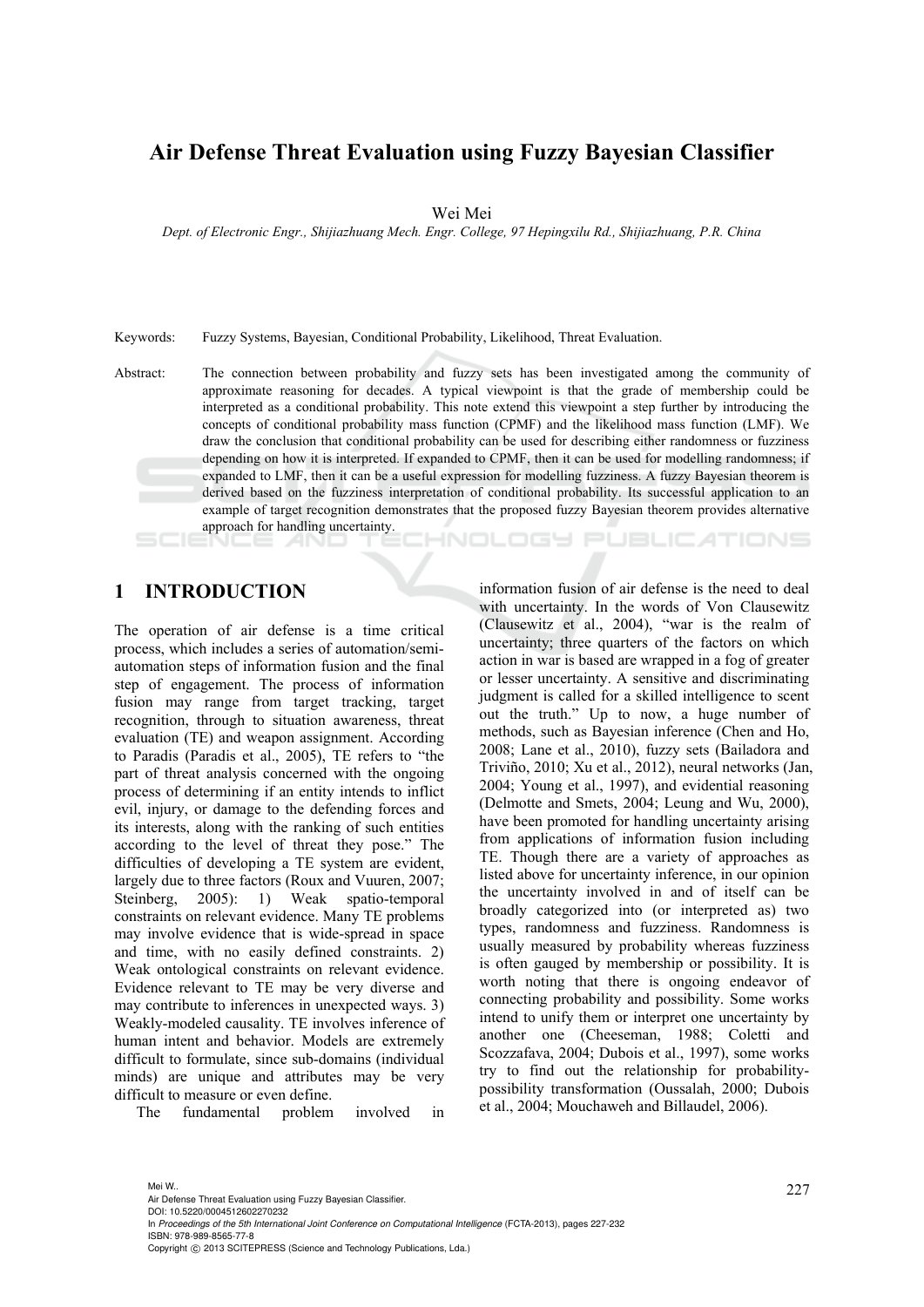This paper discusses the Bayes based TE method. Bayesian inference is an approach to statistics in which all forms of uncertainty are expressed in terms of probability. It has a large body of applications and is believed to be the most classic, rigorous and popular method for modeling uncertainty (Jain et al., 2000). Nevertheless, Bayesian method has always been criticized for lack of prior probability and being difficult to define the conditional probability. From the viewpoint of application, e.g. target recognition and TE, it is usually very inconvenient to build and maintain the knowledge database of the inference rule in form of conditional probability. Practitioners complain that whenever new inference rule is to be added to the knowledge database, all former defined inference rules have to be redefined to ensure the sum of corresponding conditional probabilities maintains one. We in this paper try to eliminate this problem by reinterpretation of the Bayes theorem, which can handle randomness and fuzziness simultaneously, and leads to an open structure of knowledge database for uncertainty inference.

The rest of this paper is organized as follows. Section 2 presents two interpretations of conditional probability, which are suitable for describing randomness and fuzziness, respectively. Section 3 revisits the well known Bayesian theorem by applying these two interpretations of conditional probability and derives two forms of Bayesian theorem, the usual one and the fuzzy Bayesian theorem. Section 4 proposes a probability-possibility conversion method through the bridge of Bayesian theorem but with specific interpretations of conditional probability. Section 5 introduce the application of the fuzzy Bayesian theorem to the problem of TE. Section 6 concludes the paper.

# **2 TWO INTERPRETATIONS OF CONDITIONAL PROBABILITY**

The Bayesian theorem is a well-known mechanism for relating two conditional probabilities. This section gives two interpretations of conditional probability, based on which the Bayesian theorem can be reinterpreted as in the next section. Probability originally comes with randomness while possibility comes with fuzziness. Randomness is the uncertainty whether an event occurs, or the possible outcomes an event variable may take. Sometimes, the event itself is certain and you may be uncertain

about it because of your lack of information of it. Fuzziness is the uncertainty whether a concept holds given its attribute values.

The chief similarity between probability and possibility is that both methods describe uncertainty with numbers in the unit interval [0, 1]. The key distinction concerns how they deal simultaneously with the outcome and its opposite of an event variable. Probability demands the sum of all possible outcomes of an event variable is one. Possibility has no additivity constraint as probability. Mathematically, a possibility on the finite set *A* is a mapping to  $[0, 1]$  such that

$$
\pi(\phi) = 0 \tag{1}
$$

$$
\pi(A) = \text{Max}(\pi(A = a_i)) = 1, \quad i = 1, 2, ..., n \tag{2}
$$

where *A* is called event variable, and  $A = a_i$  is one of *n* possible outcomes of event variable *A* (in short, event). Without lose of generality, this work only considers the case of discrete event to simplify the discussion. As we can see, possibility is similar to probability, but it relies on an axiom which only involves the operation "maximality" as shown in (2). In contrast, probability is additive which requires that probability sum of all possible outcomes of event variable is one. Though probability origins from randomness or frequency, it has been widely used in various applications for modeling different uncertainty that satisfies the additively constraint of probability. Likewise, possibility has been extensively used for formulating any uncertainty that satisfies (1, 2) besides fuzziness.

Conditional probability  $p(A = a_i | B = b_i)$  is the occurrence probability of a conditional event  $A = a_i | B = b_i$ , which equals to the probability of  $A = a_i$  given  $B = b_i$ . In order to completely formulate the randomness of the conditional event  $A = a_i | B = b_i$ , we need to use conditional probability mass function (CPMF),  $\{p(A = a)$  $| B = b_i$ ,  $i = 1, 2, ..., m$  (in short,  $p(A | B = b_i)$ ). Here event variable *B* is fixed at  $b_i$  and *m* is the number of possible outcomes  $a_i$  s of event variable *A*. Now we see CPMF provides a complete description of the stochastics of the event variable *A* given conditioning event  $B = b_i$ . According to the property of probability, the sum of  $p(A | B = b_i)$ across  $a_i$  is one. The randomness formulated by CPMF is here called probabilistic randomness.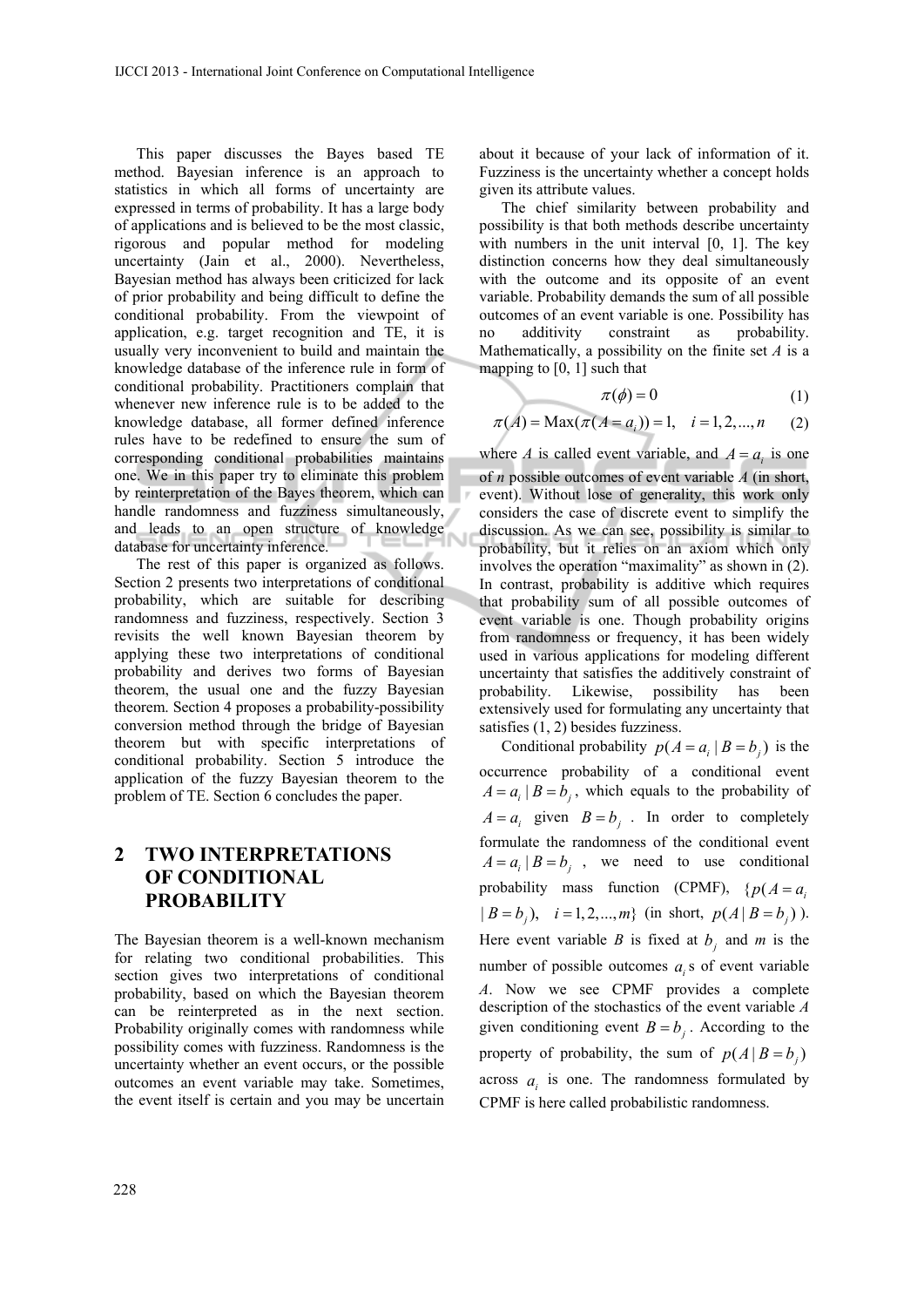If event variable *A* is fixed at  $a_i$  and let B take value from *n* possible outcomes  $b_i$ , *s*, we then get the likelihood mass function (LMF),  $\{p(A = a)\}$  $| B = b_i$ ,  $j = 1, 2, ..., n$ } (in short,  $p(A = a_i | B)$ ), which is the likelihoods of the fixed  $a_i$  stemming from different  $b_i$ . Note that though  $p(A = a_i)$  $| B = b_i$ ) is a probability, there is no need that the sum of  $p(A = a_i | B)$  across  $b_i$  should be one since it is actually not a probability mass function. Let  $A = a_i$  be a fuzzy concept, then  $p(A = a_i | B)$ naturally defines a membership function

$$
\mu_{A=a_i}(B) = p(A = a_i | B)
$$
 (3)

As we can see from (3), LMF is a natural form of membership function for describing fuzziness. The only constraints on  $p(A = a_i | B)$  is that its sum over  $a_i$  should be one for every  $B = b_i$ . The fuzziness formulated by (3) is here called probabilistic fuzziness since it is derived from a conditional probability, and  $\mu_{A=a}(B)$  is called probabilistic membership function. If we let  $\mu_{A=a} (B) =$  $\alpha_0 p(A = a_i | B)$ , where scale factor  $\alpha_0$  is applied so that the maximum value of  $\mu_{A=a_i}(B)$  over *B* is one, then  $\mu_{A=a}(B)$  is a standard membership function derived from conditional probability.

## **3 REITERPRETAION OF BAYESIAN THEOREM**

The well-known Bayesian theorem is as follow:

$$
p(A = a_i | B = b_j) = \frac{p(A = a_i)p(B = b_j | A = a_i)}{p(B = b_j)}
$$
  
=  $\alpha_1 p(A = a_i)p(B = b_j | A = a_i)$  (4)

where  $p(A = a_i | B = b_i)$ , the posterior, is the probability in  $A = a_i$  after  $B = b_i$  is observed;  $p(A = a_i)$  is prior probability; conditional probability  $p(B = b, |A = a_i)$ , is called the likelihood; and  $\alpha_1$  is a normalizing factor such that the sum of  $p(A = a_i | B = b_i)$  over  $a_i$  is one.

In applications, the likelihood  $p(B = b_i | A = a_i)$  is

usually defined among the space of CPMF,  $p(B \mid A = a_i)$ , which means  $p(B = b_i \mid A = a_i)$ represents randomness. Following the interpretation of conditional probability in Section 2,  $p(B = b)$  $| A = a_i$  can also be used to model fuzziness, only if it is defined among the space of LMF,  $p(B = b_i | A)$ . Let  $\mu_{B=b_i}(A) = \alpha_0 p(B = b_i | A)$ , we then have

$$
p(A | B = b_j) = \alpha_2 p(A) \mu_{B=b_j}(A)
$$
 (5)

Note that (5) holds for any  $\mu_{B=b}$  (*A*) proportional to  $p(B = b_i | A)$  considering the effect of the normalization constant  $\alpha$ <sub>2</sub>. Eq. (5) provides a mechanism to fusion randomness and fuzziness to arrive at a conclusion with uncertainty of randomness, and is called a fuzzy Bayesian theorem. Recall that probability and possibility can be used for modelling any uncertainty only if their specific constraints are satisfied. Mathematically, Eq. (5) could be used to fusion probability and possibility no matter fuzziness is involved or not, but the name of fuzzy Bayesian theorem always holds. The choosing of (4) and (5) for a certain application depends on our interpretation of  $p(B = b_i | A = a_i)$ .

#### **4 PROBABILITY-POSSIBILITY TRANSFORMATIONS**

Similarly, following different interpretations of conditional probability, we can derive transformations from possibility to probability and conversely. Let  $p(B = b_i | A = a_i)$  in (4) be expanded to LMF and represent possibility, i.e.,  $\pi_{B=b_i}(A) = \alpha_0 p(B = b_i | A)$ , we get

$$
p(A | B = b_j) = \alpha_3 p(A) \pi_{B=b_j}(A)
$$
 (6)

where  $\alpha_3$  is a normalizing factor. Eq. (6) can be used for transformation from possibility to probability and is similar to Klir's normalized transformation from possibility to probability (Mouchaweh and Billaudel, 2006). The difference lies that in order to convert a possibility to a more specific probability, (6) suggests that the prior probability  $p(A = a_i)$  should be used. Let  $p(A = a_i)$  be a uniform distribution, then we have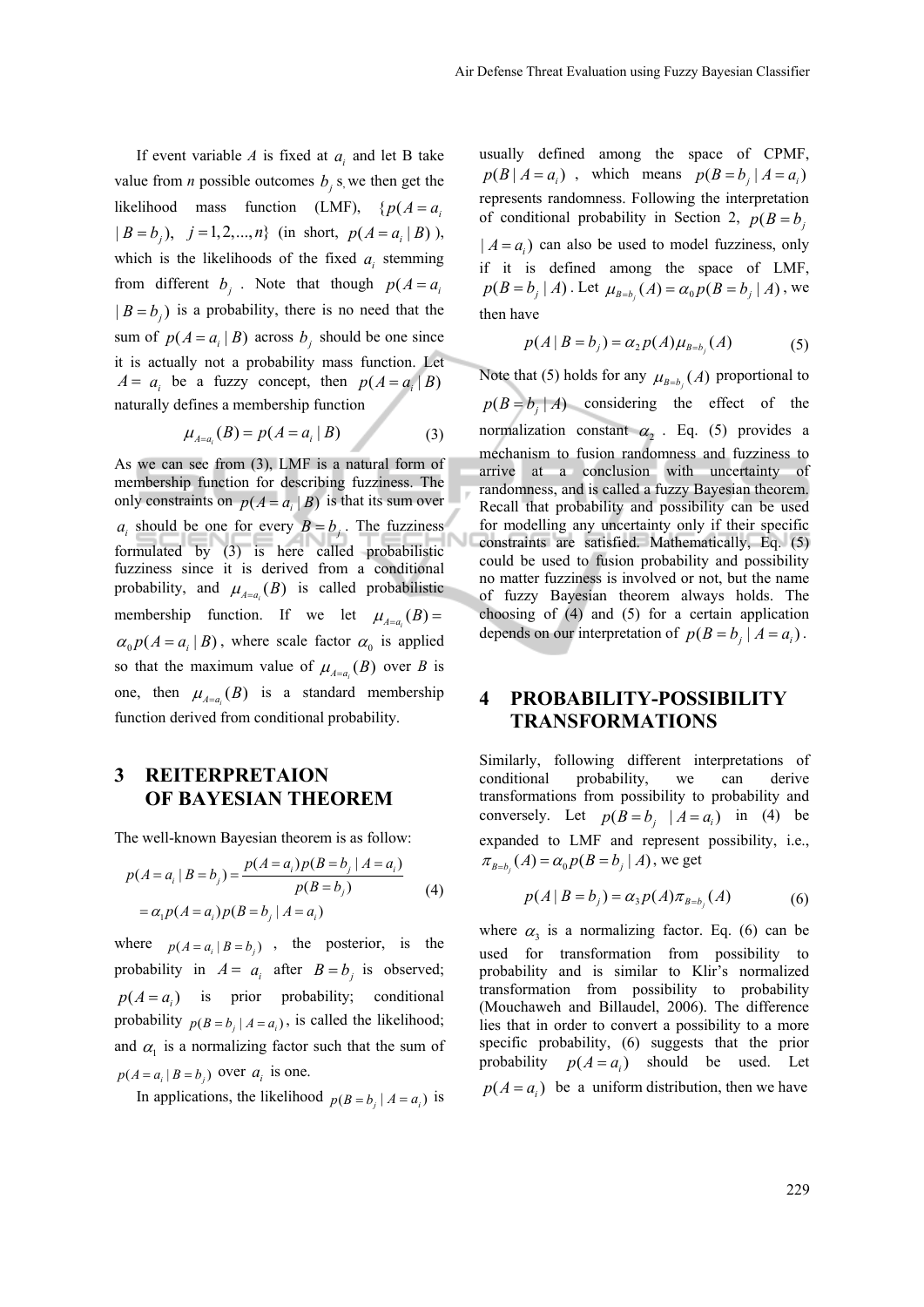$$
p(A | B = b_j) = \alpha_4 \pi_{B=b_j}(A)
$$
 (7)

where  $\alpha_4$  is a normalizing factor. Eq. (7) is exactly the same as Klir's normalized transformation from possibility to probability.

Let  $p(B = b_i | A = a_i)$  in (4) be expanded to CPMF  $p(B | A = a_i)$  and represent probability, we get

$$
\pi_{A=a_i}(B) = \frac{\alpha_s p(B \mid A = a_i)}{p(B)}\tag{8}
$$

where  $\pi_{A=a} (B) = \alpha_0 p(A = a_i | B)$  is expanded to LMF and represents possibility; scale factor  $\alpha_5$  is such that the maximum value of  $\pi_{A=a}$   $(B = b_i)$  over  $b_i$  is one. Note that  $p(A = a_i)$  is removed from (8), which is a constant as  $A$  is fixed at  $a_i$ , considering the effect of the factor  $\alpha_5$ . Eq. (8) can be used for transformation from probability to possibility and is also similar to Klir's normalized transformation from probability to possibility (Mouchaweh and Billaudel, 2006).

#### **5 APPLICATION TO THREAT EVALUATION**

Factors considered in assessing target threat under the background of air defense may include target type, heading, velocity, altitude, distance with respect to the related high value defended assets, the detection of emissions from its fire control radar, and the estimation of its possible courses of attack action (Roux and Vuuren, 2007). In addition, peer supplied TE report may be used for own-ship TE update. The TE example introduced in this section considers two factors, i.e., target type and target distance.

Assume a missile approaching the defended assets belongs to two possible types of target, combat aircraft and missile denoted by  $C = \{c_1, c_2\}$ . Target distance is supposed to be classified as three levels, close (<20km), medium (<100km & >20km), far (e.g., >100km), denoted by  $D = \{d_1, d_2, d_3\}$ . Let target threat be three levels, low, medium and high, denoted by  $T = \{t_1, t_2, t_3\}$ . At consequent times  $k_1$ ,  $k_2$ ,  $k_3$ , the TE system receives target type probability  $p(c_i | e)$  (*e* is the raw observation) given

in Table 1 from a classifier, and target distance data given in Table 2 from a tracker. Note that in Table 2, e.g., at time  $k_1$ ,  $p(d_2|e) = 1$  while  $p(d_1|e) = p(d_3|e) =$ 0, which is due to the fact that current target distance is medium  $(d_2)$ .

Table 1: Target type probability.

|            | k1  | k,  | k3  |
|------------|-----|-----|-----|
| $p(c_1 e)$ | 0.5 | 0.2 | 0.2 |
| $p(c_2 e)$ | 0.5 | 0.8 | 0.8 |

Table 2: Target distance.

|            | $\mathbf{k}_1$                                           | $\mathbf{k}_{2}$ | $\mathbf{k}_3$ |
|------------|----------------------------------------------------------|------------------|----------------|
|            | <b>Distance</b> 90km (medium) 50km (medium) 18km (close) |                  |                |
| $p(d_1 e)$ |                                                          |                  |                |
| $p(d_2 e)$ |                                                          |                  |                |
| $p(d_3 e)$ |                                                          |                  |                |

The threat level of the approaching missile is evaluated by using a classifier based on the Bayesian theorem or the fuzzy Bayesian theorem. The posterior probability of target threat could be calculated as follows:

$$
p(t_i | e) = \sum_{c_j} \sum_{d_s} p(t_i | c_j, d_s) p(c_j | e) p(d_s | e)
$$
(9)

$$
p(t_i | c_j, d_s) = \alpha p(t_i) p(c_j | t_i) p(d_s | t_i)
$$
 (10)

where  $p(t_i)$  is the prior probability of target threat with assumed uniform distribution; conditional probabilities  $p(c_i | t_i)$ ,  $p(d_s | t_i)$  define the uncertain mapping between the threat category space and the threat factor space; and  $\alpha$  is a normalization constant such that values of  $p(t_i | c_i, d_s)$  over  $t_i$ sum to one. Traditionally,  $p(c_i | t_i)$ ,  $p(d_s | t_i)$  are usually defined from the threat category space to the threat factor space as in Table 3, meantime Eqs. (9, 10) is called the Bayesian classifier. Always, practitioners are hesitated in assigning an appropriate value for  $p(c_i | t_i)$  or  $p(d_s | t_i)$ . It looks somewhat strange, e.g., that a certain level of threat will produce a certain type of target with a certain probability. In contrast, it is more reasonable to say that a certain type of target will exhibit a certain level of threat with a certain possibility. Therefore  $p(c_i | t_i)$ ,  $p(d_s | t_i)$  need to be defined from the threat factor space to the threat category space as in Table 4, meantime a fuzzy Bayesian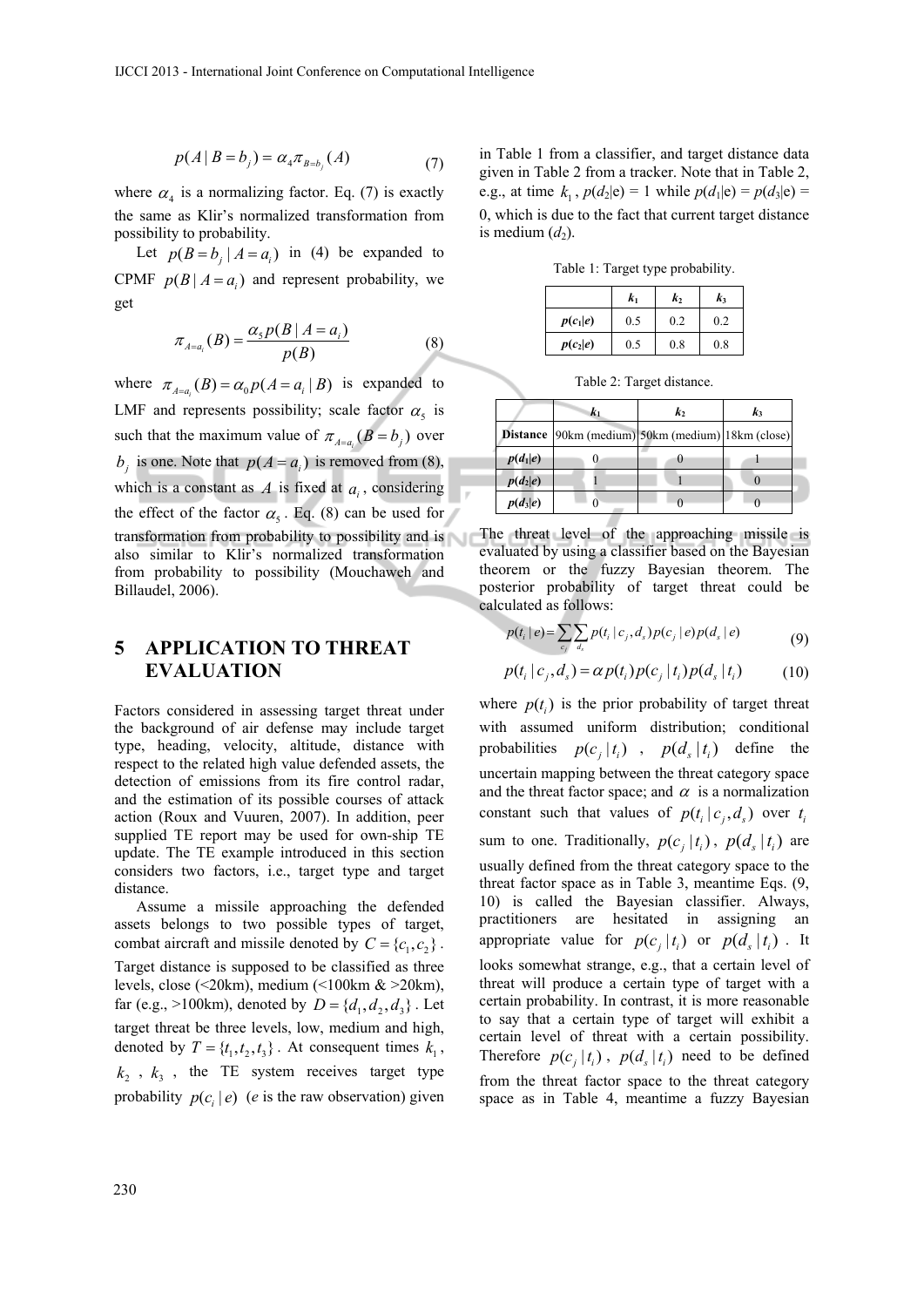classifier  $(9, 11)$  can be applied with  $(11)$  given bellow, where  $p(c_i | t_i)$ ,  $p(d_s | t_i)$  are rewritten as  $\mu_{c_i}(t_i)$ ,  $\mu_{d_s}(t_i)$ .

$$
p(t_i | c_j, d_s) = \alpha p(t_i) \mu_{c_j}(t_i) \mu_{d_s}(t_i)
$$
\n(11)

Table 3:  $p(c_i | t_i)$ ,  $p(d_i | t_i)$  For Bayesian method.

|                |                | $t_1$ | $t_2$ | $t_3$ |
|----------------|----------------|-------|-------|-------|
| $p(c_i t_i)$   | c <sub>1</sub> | 0.70  | 0.50  | 0.10  |
|                | c <sub>2</sub> | 0.30  | 0.50  | 0.90  |
| $p(d_s   t_i)$ | d <sub>1</sub> | 0.10  | 0.20  | 0.80  |
|                | d <sub>2</sub> | 0.10  | 0.50  | 0.10  |
|                | $d_3$          | 0.80  | 0.30  | 0.10  |

Table 4:  $\mu_{c_i}(t_i)$ ,  $\mu_{d_s}(t_i)$  For fuzzy Bayesian method.

|                  |                | $t_1$ | $t_2$ | $t_3$ |  |
|------------------|----------------|-------|-------|-------|--|
| $\mu_{c_i}(t_i)$ | $c_{1}$        | 0.10  | 1.00  | 0.50  |  |
|                  | c <sub>2</sub> | 0.10  | 0.50  | 1.00  |  |
| $\mu_{d_s}(t_i)$ | d <sub>1</sub> | 0.00  | 0.50  | 1.00  |  |
|                  | d <sub>2</sub> | 0.10  | 1.00  | 0.50  |  |
|                  | $d_3$          | 1.00  | 0.50  | 0.00  |  |

The results of TE are given in Table 5. As we can see, e.g., at  $k_1$ , the TE results of the Bayesian classifier is (0.15, 0.72, 0.13), which means  $p(t_1 | e) = 0.15$ ,  $p(t_2 | e) = 0.72$ ,  $p(t_3 | e) = 0.13$ . It is shown to the user in a simpler and more intuitive form as medium (0.7), which means the current threat level is medium with a confidence of 0.7. The overall performances of the two methods are competing, though the fuzzy Bayesian classifier is easier to implement due to the easiness of defining  $\mu_{c_i}(t_i)$ ,  $\mu_{d_s}(t_i)$ . For example, we need not to make sure the sum of  $\mu_{c_i}(t_i)$  over  $t_i$  is one when using fuzzy Bayesian classifier, but we need to make sure values of  $p(c_i | t_i)$  over  $c_i$  sum to one when using the conventional Bayesian classifier.

Table 5: Threat Evaluation Results.

| $p(t_i   e)$              | k1                                                       | k,          | k,                                 |
|---------------------------|----------------------------------------------------------|-------------|------------------------------------|
| Classifier 1 <sup>ª</sup> | $(0.15, 0.72, 0.13)$ $(0.11, 0.69, 0.20)$<br>medium(0.7) | medium(0.7) | (0.09, 0.17, 0.74)<br>high $(0.7)$ |
| Classifier $2^a$          | $(0.01, 0.64, 0.35)$ $(0.01, 0.56, 0.43)$<br>medium(0.6) | medium(0.6) | (0.00, 0.26, 0.74)<br>high $(0.7)$ |

a. Classifier 1: Bayesian classifier, Classifier 2: fuzzy Bayesian classifier

#### **6 CONCLUSIONS**

It is more natural and convenient to model the uncertainty involved in threat evaluation using the so called fuzzy Bayes' Theorem, which has competitive performance with the conventional Bayesian method and the merit of an open structure of rule database.

#### **ACKNOWLEDGEMENTS**

This work was supported in part by the Chinese NSFC under Grant 61141009.

# **REFERENCES**

- Bailadora, G., Triviño, G., 2010. Pattern recognition using temporal fuzzy automata. *Fuzzy Sets and Systems*, 161, 37–55.
- Clausewitz, C. V., Graham, J. J., Honig, J. W., 2004. *On War*, Barnes & Noble Publishing.
- Cheeseman, P., 1988. Probabilistic versus fuzzy reasoning. *Uncertainty in Artificial Intelligence*, North-Holland, Amsterdam, Vol. 1, 85-102.
- Chen, C. H., Ho, P. P., 2008. Statistical pattern recognition in remote sensing. *Pattern Recognition*, 41(9), 2731- 2741.
- Coletti, G., Scozzafava, R., 2004. Conditional probability, fuzzy sets, and possibility: a unifying view. *Fuzzy Sets and Systems*, 144, 227–249.
- Delmotte, F., Smets, P., 2004. Target identification based on the transferable belief model interpretation of Dempster-Shafer model. *IEEE Trans. On Systems, Man, and Cybernetics - Part A: Systems and Humans*, 34, 457–471.
- Dubois, D., Moral, S., Prade, H., 1997. A semantics for possibility theory based on likelihoods. *Journal of Mathematic Analysis and Applications*, 205, 359–380.
- Dubois, D., Foulloy, L., etc, 2004. Probability-possibility transformations, Triangular fuzzy sets, and probabilistic inequalities, *Reliable Computing*, 10, 273-297
- Jain, A. K., Duin, R. P. W., Mao, J., 2000. Statistical pattern recognition: a review. *IEEE Trans. On Pattern Analysis and Machine Intelligence*, 22, 4–37.
- Jan, T., 2004. Neural network based threat assessment for automated visual surveillance. *Proc. of 2004 IEEE International Joint Conference on Neural Networks*, Vol.2, 1309 – 1312.
- Lane, R.O., Nevell, D.A., Hayward, S.D., Beaney, T.W., 2010. Maritime anomaly detection and threat assessmen. *Proc. of the 13th Conference on Information Fusion*, QinetiQ, UK, pp1–8.
- Leung, H., Wu, J., 2000. Bayesian and Dempster-Shafer target identification for radar surveillance. *IEEE Trans. on Aerospace and Electronic Systems*, 36, 432– 447.